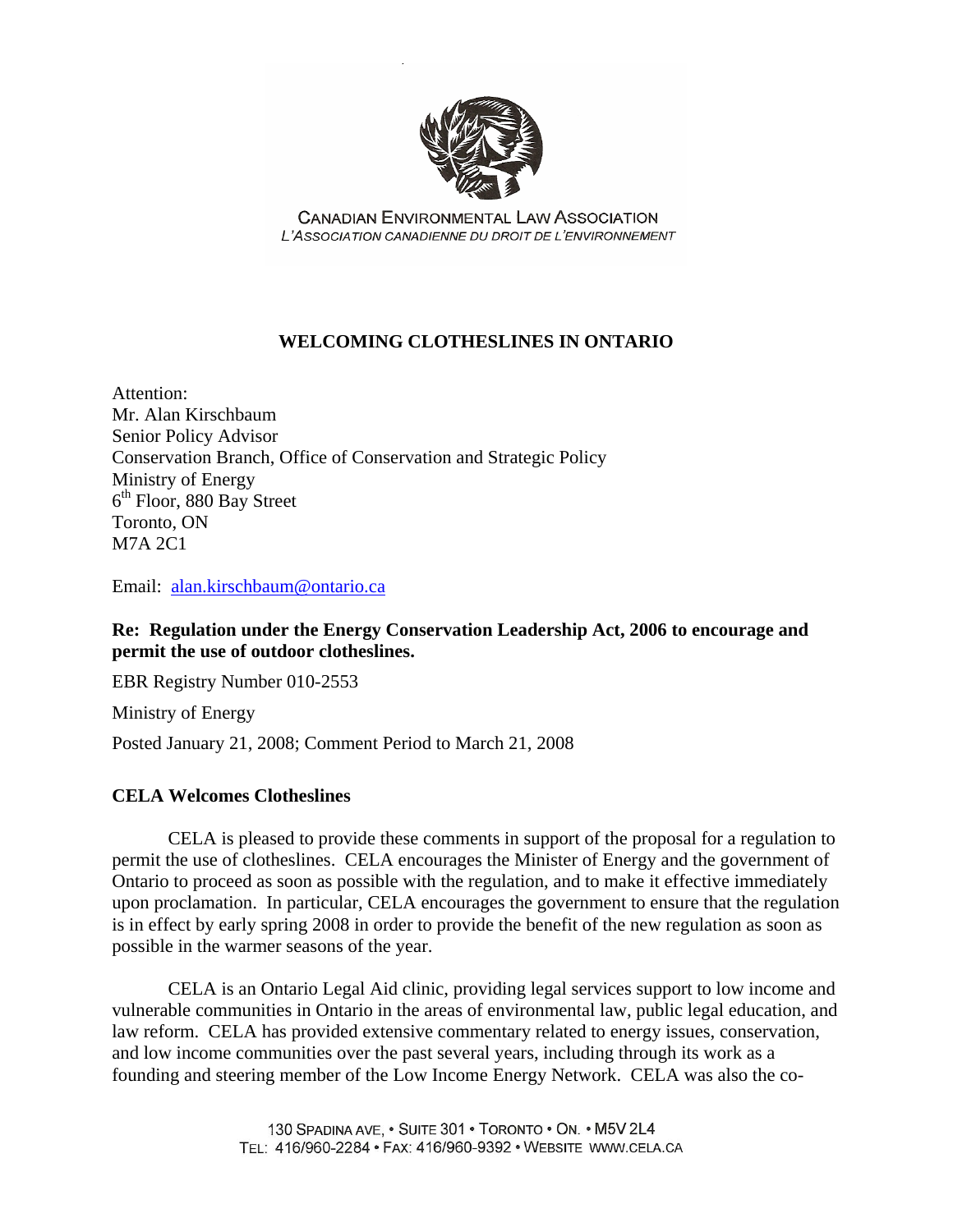author of the report, *Power for the Future*, along with the Pembina Institute, advocating meeting Ontario's growing electricity gap primarily through conservation and renewable power.

### **Energy Conservation Leadership Act**

 For a number of years, CELA has encouraged the government to legally over-rule any municipal by-laws and restrictive covenants registered on titles to property that restrict, prohibit or curtail the use of clotheslines. In particular, CELA was encouraged when the government proceeded with legislative provisions in the *Energy Conservation Leadership Act, 2006***,**  empowering the regulation now under consideration:

That Act provides as follows:

#### **Permissive designation of goods, services and technologies**

**[3.](http://www.e-laws.gov.on.ca/html/statutes/french/elaws_statutes_06e03_f.htm#s3s1)** [\(1\)](http://www.e-laws.gov.on.ca/html/statutes/french/elaws_statutes_06e03_f.htm#s3s1) In order to assist in the removal of barriers and to promote opportunities for energy conservation, the Lieutenant Governor in Council may, by regulation, designate goods, services and technologies. 2006, c. 3, Sched. A, s. 3 (1).

### **Effect of designation**

[\(2\)](http://www.e-laws.gov.on.ca/html/statutes/french/elaws_statutes_06e03_f.htm#s3s2) A person is permitted to use designated goods, services and technologies in such circumstances as may be prescribed, despite any restriction imposed at law that would otherwise prevent or restrict their use, including a restriction established by a municipal by-law, a condominium by-law, an encumbrance on real property or an agreement. 2006, c. 3, Sched. A, s. 3 (2).

#### **Same**

[\(3\)](http://www.e-laws.gov.on.ca/html/statutes/french/elaws_statutes_06e03_f.htm#s3s3) A restriction imposed at law that would otherwise prevent or restrict the use of designated goods, services or technologies is inoperative. 2006, c. 3, Sched. A, s. 3 (3).

### **Exception**

 $(4)$  Subsections (2) and (3) do not apply with respect to a restriction imposed by an Act or regulation. 2006, c. 3, Sched. A, s. 3 (4).

### **Invalidating Legal Restrictions on Clotheslines**

CELA was supportive of the above-noted provision which provides the ability for the government by regulation, to designate clotheslines under this section. The legal result will be that persons may use outdoor clotheslines despite any restrictions such as municipal by-laws; real property restrictive covenants or condominium by-laws. CELA has advocated for some years that these legal restrictions must be removed and that Ontarians must be free to use outdoor clotheslines, for among other reasons, energy conservation and greenhouse gas reduction.

 For some decades, it has been the practice of the development community in Ontario (and elsewhere) to register restrictive covenants on title when registering new plans of subdivision. These covenants typically cover a range of subjects. However, the covenant of concern here is the typical covenant concerning clotheslines. Some covenants prohibit outdoor clotheslines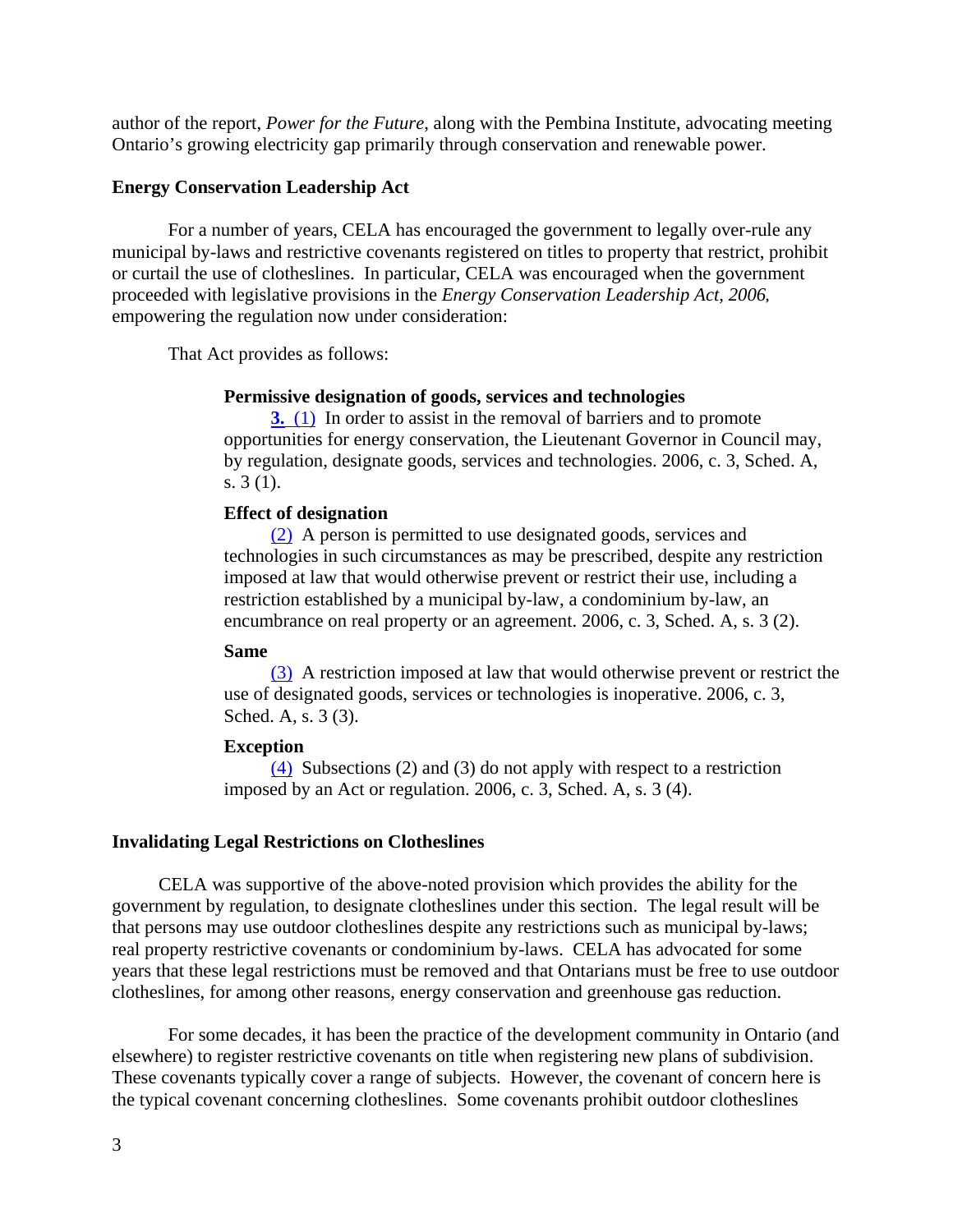entirely, while others restrict clotheslines, for example to a collapsible umbrella style clothes rack. Furthermore, the covenants are typically registered to last for decades; examples include 25 or 40 years from time of registration.

 When a home buyer purchases a home, the buyer is obliged to acknowledge the restrictive covenants that run with the title, and is legally obligated to comply with those covenants. The restrictive covenants are enforceable at law by any interested person – for example by the original developer or others in the community.

 Without the proposed regulation, the only mechanism by which a home owner could escape the legal obligations of the covenant would be by seeking a court declaration to declare the covenant unenforceable as contrary to public policy; certainly a possible but cumbersome remedy. In addition, the effect of such a declaration, if granted, would be limited to that property and would not necessarily be of benefit to the rest of the property owners across Ontario who are similarly affected by such restrictions.

 Even for properties on which some type of limited clothesline is allowed, there is a need to end the restrictions. For example, some restrictive covenants allow a "collapsible, umbrella style" clothesline. However such clotheslines do not necessarily provide the same drying capacity both in terms of numbers of loads of laundry or in terms of drying speed as, for example, traditional linear clotheslines.

### **Right to Dry**

 There has been a robust "Right to Dry" movement in the United States which has resulted in similar legislation such as that of Florida – see Appendix A to this letter for an excerpt of their "solar rights" legislation. Further resources and information can be found at "Project Laundry List" at [http://www.laundrylist.org.](http://www.laundrylist.org/) That organization provides the following eloquent testimony to clotheslines:

I love clotheslines and all that they stand for: beautiful and proud, art installations with clothes, the flags of our life. So join me as I hang my clothes. Save energy, take time to whiff the blue breezes, feel the sparkling yellow sunshine, beautify Poughkeepsie and hang a clothesline. In Venice, when one woman wants to compliment another it is said: "She hangs a beautiful line."

-Marian Dioguardi to the Mayor of Poughkeepsie, September, 2007

### **Leadership by Ontario**

 Ontario will be at the forefront of Canadian jurisdictions with this regulation. In Nova Scotia a private members bill has been introduced, as found at Appendix B.

As noted earlier, it is important to provide that the effective date of the regulation is made as soon as possible. This will maximize the energy saving benefits of the regulation and immediately provide for greenhouse gas reductions from the avoided emissions of clothes dryers.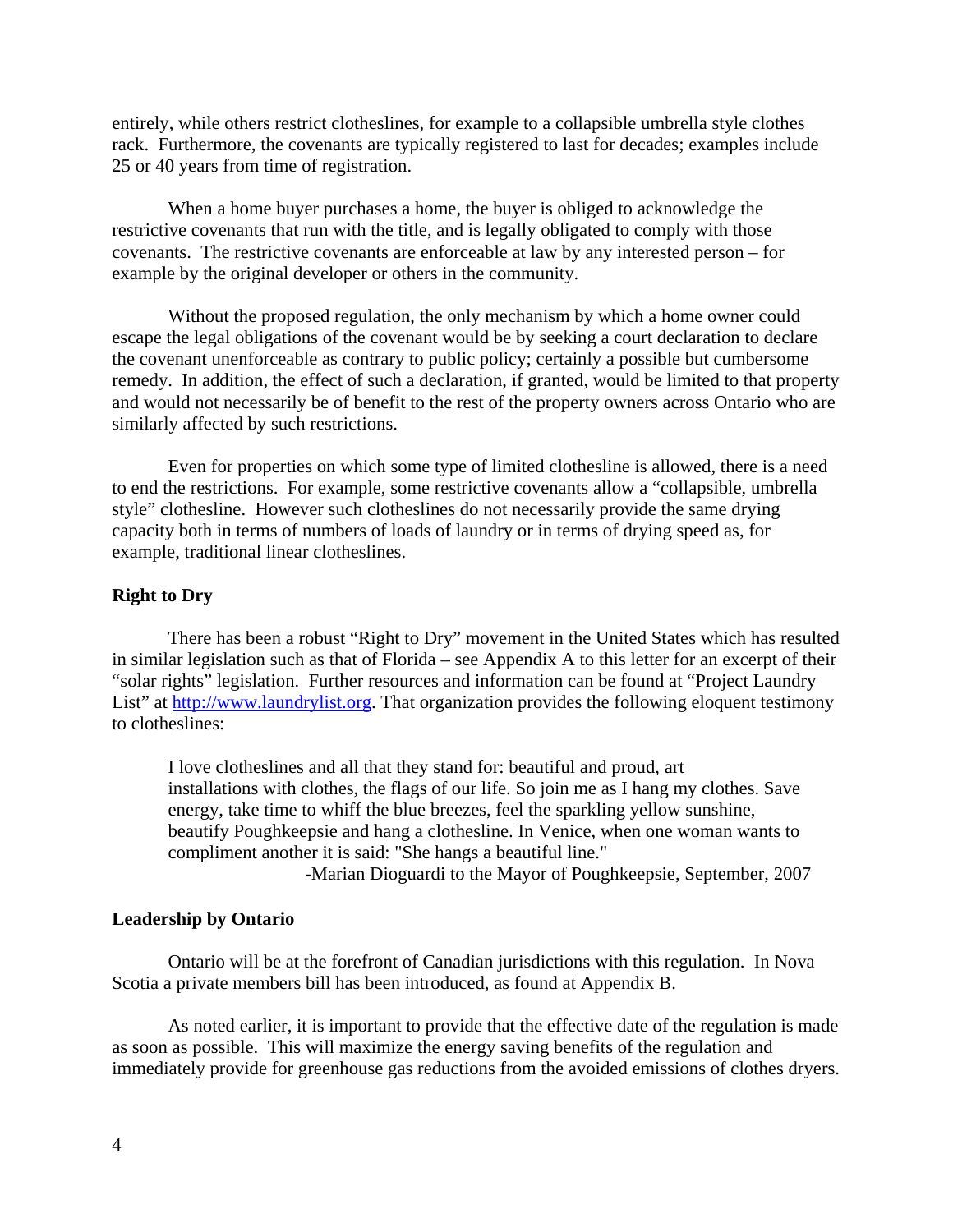The potential for energy use reduction and greenhouse gas reduction is significant. Each family of four who uses clothesline drying instead of an automated clothes dryer would on average save 100 Kw per month of clothesline use. Clothes dryers are one of the biggest consumers of energy among household appliances. Depending on the number of months of use and size of family, a family may save between \$60 and \$120 per year on energy costs in addition to reducing their family's energy and carbon footprint. (Source: HydroOne Appliance Calculator [www.hydroonenetworks.com\)](http://www.hydroonenetworks.com/)

### **Public Outreach and Education**

It will also be critical to ensure that there is thorough outreach and broad-based education to the public across Ontario to ensure that homeowners become aware that clotheslines are permitted on properties where the residents have been accustomed to the knowledge that there are restrictions on their property and in their neighbourhood. Although the province's initial announcement through this EBR posting has drawn widespread attention, it will be critical to widely disseminate and reinforce the change in legal effect of the subject provisions once the regulation takes effect and for some time thereafter. Effective methods would include notices in community and regional newspapers, displays at Ministry of Energy and Ontario Power Authority booths at shopping malls, fall fairs and other venues (for example such displays are frequently mounted for promotion of conservation in general), inclusion in OPA materials and mailings, and inclusion in utility bills when other OPA or Ministry of Energy material is being disseminated. This will be important to ensure the maximum energy benefits of the regulation by allowing all households who prefer to use clotheslines to proceed to do so without appreciating that formerly registered restrictive covenants no longer present a barrier.

#### **Land Registry Offices**

CELA also recommends that the province's land registry offices refuse future registration of restrictions on clotheslines for townhouses, row-houses, freehold properties, including similarly constructed condominium corporations, properties occupied by owners, or properties occupied by tenants or other persons than owners. This additional step will assist in ensuring that these clauses are not continued and replicated in new home construction in future years, and to ensure that there is not a continual population of residents who must be advised that those restrictions are not of legal effect. Over time, as existing restrictive covenants expiry under their terms, and if no new restrictive covenants are registered, fewer residents will have a basis to believe that they are not permitted clotheslines for their properties.

### **Low Income Residents and High-Rise Dwellings**

It is critical to ensure that low income Ontarians derive the benefit of this regulation as well. Many low income Ontarians are tenants, and as such they would be covered by the proposed regulation if they are occupants of the types of structures described – freehold, low rise, row-houses and town-houses. However, if their occupancy is in a "high-rise" structure, it appears that the regulation would not yet cover their situation. It is essential that the Minister investigate the issues associated with high rise dwellings as expeditiously as possible in order to extend the benefit of the regulation to them. Low income tenants are doubly impacted by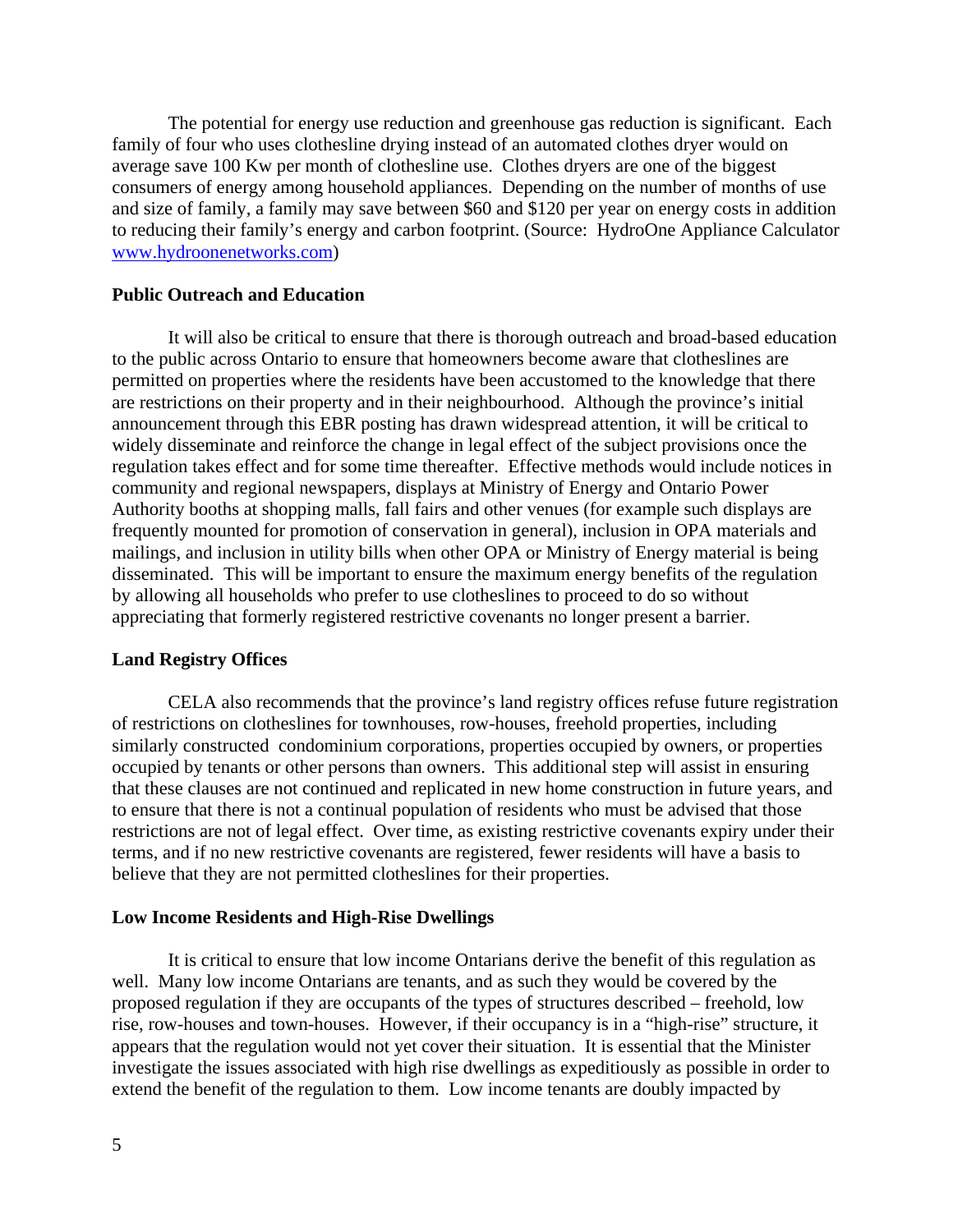restrictions on clotheslines; not only because they lose the energy savings benefits of line drying, but also because their access to automated drying facilities is in itself often expensive and cumbersome. In many European communities, clothesline supports are built into apartment structures, including highrises, and the image of laundry flapping in the breeze on the historic and picturesque buildings is valued by residents and tourists alike.

In all cases, the type of occupancy and legal status of the dwelling should not affect the regulation. So for example, condominium corporations whose buildings are row-house, townhouse, low rise should be equally affected by the regulation at this time for the benefit of those occupants. Similarly, when high-rise structures are addressed, the regulation should apply equally regardless of whether the buildings are condominium corporation controlled or not. In fact, the empowering legislation recognized this when it provided for the types of legal restrictions that would become invalid upon designation in a regulation.

In summary, CELA is strongly supportive of the proposed regulation and encourages expeditious promulgation. CELA also strongly advocates extension of the regulation to high-rise dwellings as soon as possible. Finally, CELA stresses the need for wide-spread public outreach and education to ensure that the regulation is understood and that Ontario residents do not mistakenly believe they are bound by legal restrictions that will no longer prevent their use of outdoor clotheslines.

All of which is submitted,

## CANADIAN ENVIRONMENTAL LAW ASSOCIATION

MŒ

Per Theresa McClenaghan Executive Director and Counsel

ISBN 978-1-897043-78-3 CELA publication no. 604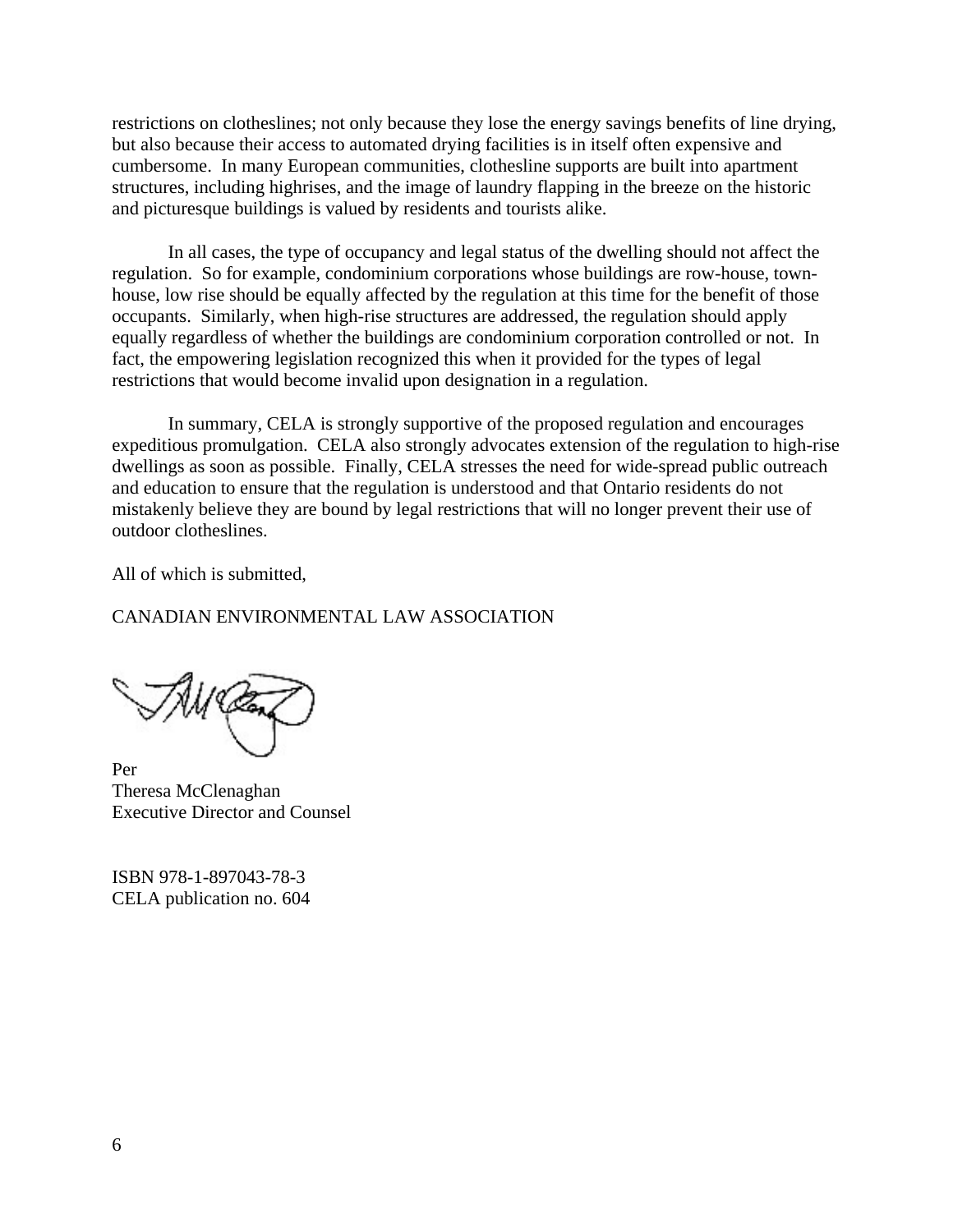# **APPENDIX** A

# **The 2007 Florida Statutes**

| Title XI                                              | Chapter 163              | View           |
|-------------------------------------------------------|--------------------------|----------------|
| COUNTY ORGANIZATION AND                               | <b>INTERGOVERNMENTAL</b> | Entire         |
| INTERGOVERNMENTAL RELATIONS                           | <b>PROGRAMS</b>          | <b>Chapter</b> |
| 163.04 Energy devices based on renewable resources.-- |                          |                |

(1) Notwithstanding any provision of this chapter or other provision of general or special law, the adoption of an ordinance by a governing body, as those terms are defined in this chapter, which prohibits or has the effect of prohibiting the installation of solar collectors, clotheslines, or other energy devices based on renewable resources is expressly prohibited.

(2) No deed restrictions, covenants, or similar binding agreements running with the land shall prohibit or have the effect of prohibiting solar collectors, clotheslines, or other energy devices based on renewable resources from being installed on buildings erected on the lots or parcels covered by the deed restrictions, covenants, or binding agreements. A property owner may not be denied permission to install solar collectors or other energy devices based on renewable resources by any entity granted the power or right in any deed restriction, covenant, or similar binding agreement to approve, forbid, control, or direct alteration of property with respect to residential dwellings not exceeding three stories in height. For purposes of this subsection, such entity may determine the specific location where solar collectors may be installed on the roof within an orientation to the south or within 45° east or west of due south provided that such determination does not impair the effective operation of the solar collectors.

(3) In any litigation arising under the provisions of this section, the prevailing party shall be entitled to costs and reasonable attorney's fees.

(4) The legislative intent in enacting these provisions is to protect the public health, safety, and welfare by encouraging the development and use of renewable resources in order to conserve and protect the value of land, buildings, and resources by preventing the adoption of measures which will have the ultimate effect, however unintended, of driving the costs of owning and operating commercial or residential property beyond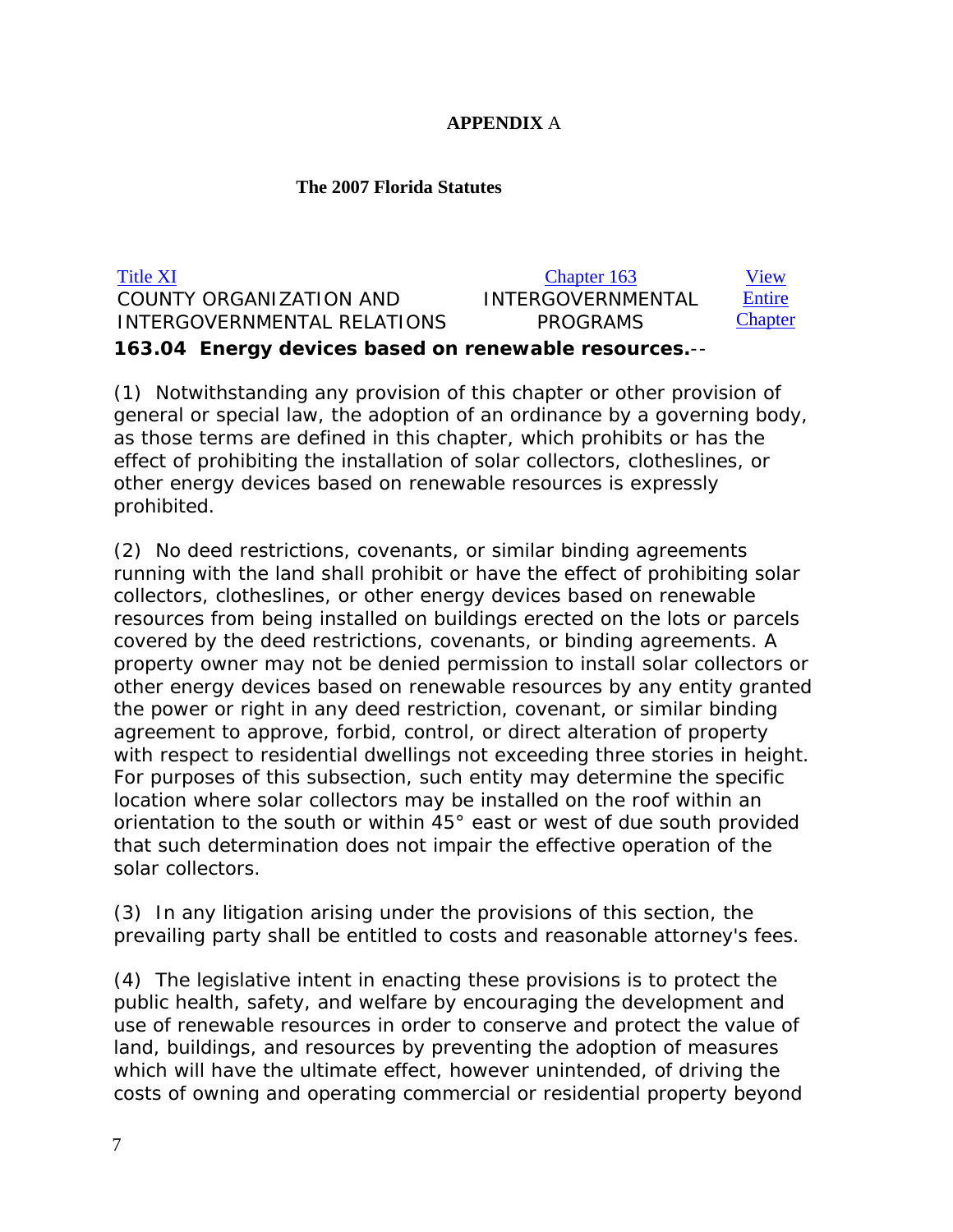the capacity of private owners to maintain. This section shall not apply to patio railings in condominiums, cooperatives, or apartments.

**History.**--s. 8, ch. 80-163; s. 1, ch. 92-89; s. 14, ch. 93-249.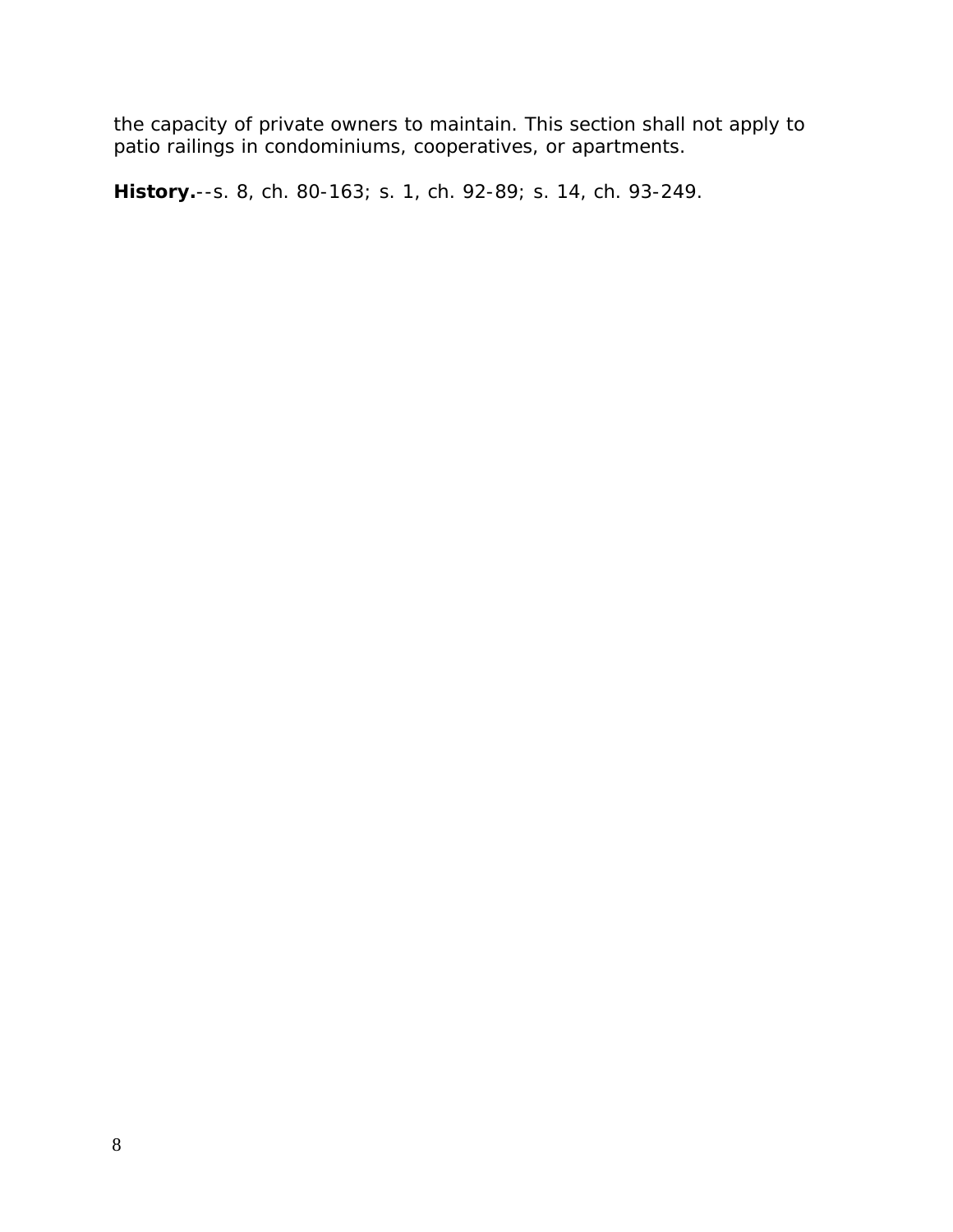**Appendix B** 

**BILL NO. 185**

**(as introduced)** 



*1st Session, 60th General Assembly Nova Scotia 56 Elizabeth II, 2007* 

Private Member's Bill

# **Energy Resources Conservation Act (amended)**

Howard Epstein Halifax Chebucto

[First Reading:](http://www.gov.ns.ca/LEGISLATURE/LEGC/bills/60th_1st/1st_read/b185.htm#text) April 10, 2007

([Explanatory Notes\)](http://www.gov.ns.ca/LEGISLATURE/LEGC/bills/60th_1st/1st_read/b185.htm#notes)

Second Reading:

Third Reading:

# **Explanatory Notes**

[Clause 1](http://www.gov.ns.ca/LEGISLATURE/LEGC/bills/60th_1st/1st_read/b185.htm#s1) amends the *Energy Resources Conservation Act* to require the Government to make available interest-free loans for energy-efficiency retrofitting of private homes and eligible small businesses.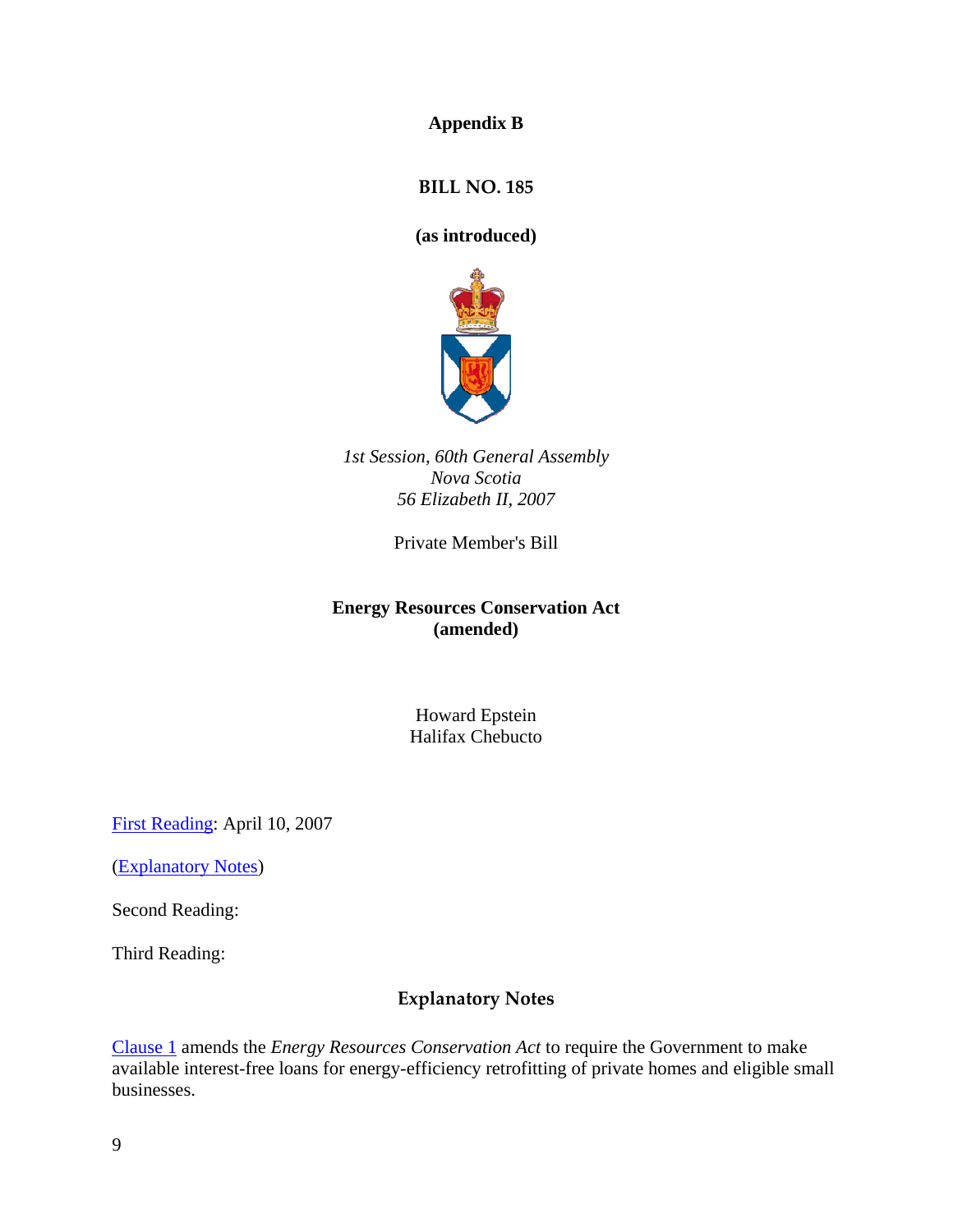# [Clause 2](http://www.gov.ns.ca/LEGISLATURE/LEGC/bills/60th_1st/1st_read/b185.htm#s2)

(a) prevents restrictions on property owners from erecting clotheslines on their property;

(b) requires owners or operators of retail gasoline stations to provide air for the inflation of tires free of charge;

(c) prevents the construction of buildings in a way that obstructs solar panels on existing buildings; and

(d) requires the Minister of Energy to establish conservation standards for Government and table a report in the House of Assembly respecting the energy consumption of Government.

[Clause 3](http://www.gov.ns.ca/LEGISLATURE/LEGC/bills/60th_1st/1st_read/b185.htm#s3) adds regulation-making authority respecting the eligibility of small businesses for loans and prescribing loan re-payment terms.

# **An Act to Promote Greater Energy Efficiency in Nova Scotia**

Be it enacted by the Governor and Assembly as follows:

**[1](http://www.gov.ns.ca/LEGISLATURE/LEGC/bills/60th_1st/1st_read/b185.htm#n1)** Chapter 147 of the Revised Statutes, 1989, the *Energy Resources Conservation Act*, is amended by adding immediately after Section 12 the following Section:

13 (1) Subject to subsection (2), the Government of the Province shall, on or before July 1, 2007, make available interest-free loans

(a) to a maximum of ten thousand dollars per recipient for the purpose of facilitating energy-efficiency retrofitting of private homes; and

(b) to a maximum of twenty-five thousand dollars per recipient for the purpose of facilitating energy-efficiency retrofitting of eligible small businesses,

upon such re-payment terms as the Governor in Council prescribes.

(2) The moneys required for the purpose of subsection (1) shall be paid out of moneys appropriated by the Legislature for that purpose.

**[2](http://www.gov.ns.ca/LEGISLATURE/LEGC/bills/60th_1st/1st_read/b185.htm#n2)** Chapter 147 is further amended by adding immediately after Section 14 the following Sections:

14A Any term or condition of an instrument affecting real property that prevents an owner or occupier from erecting a clothesline is of no effect.